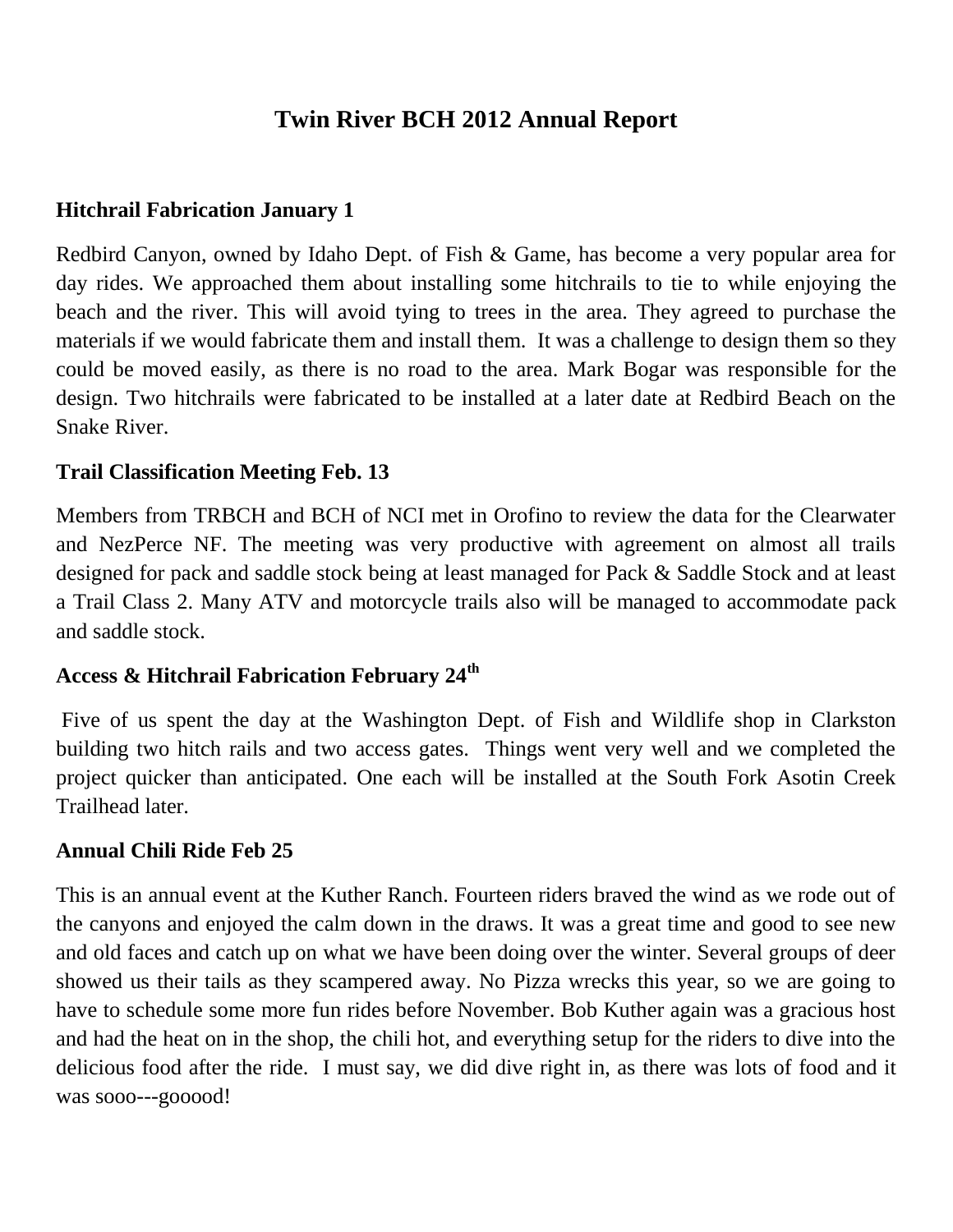

## **Primeland Country Store Outdoor Show March 17th**

Our chapter display was set up in a wall tent due to the wet weather. We were on hand with handouts and members to answer questions. We had some interest from prospective members. Bob Henriksen set up a LNT camp. Portable electric fences, picket lines and highlines were demonstrated. Dutch Oven cooking was demonstrated and was a hit as samples were provided. Animals were there for hands on packing, but there was very little interest. The big winner was the pony and mule rides thanks to Jim Bunch. Some of us walked several miles in circles leading the excited kids around and around.



**South Fork Asotin Creek Trailhead Work Project & Fun Ride Mar. 18th**

Building access to areas takes years to develop. When Washington Dept of Fish and Wildlife first purchased the Smoothin Iron Ranch they put in a very small parking area at the hay shed on the South Fork of Asotin Creek. It was very difficult to park in that area for horse trailers – not user friendly for BCH types. So we have been talking to our wild life land managers to improve access for years as this is a really nice ride.

Well, things have finally come together. Pat and Mark Bogar rode up to the hayshed last weekend to check out the new parking area and work being done. We will be able to pull in past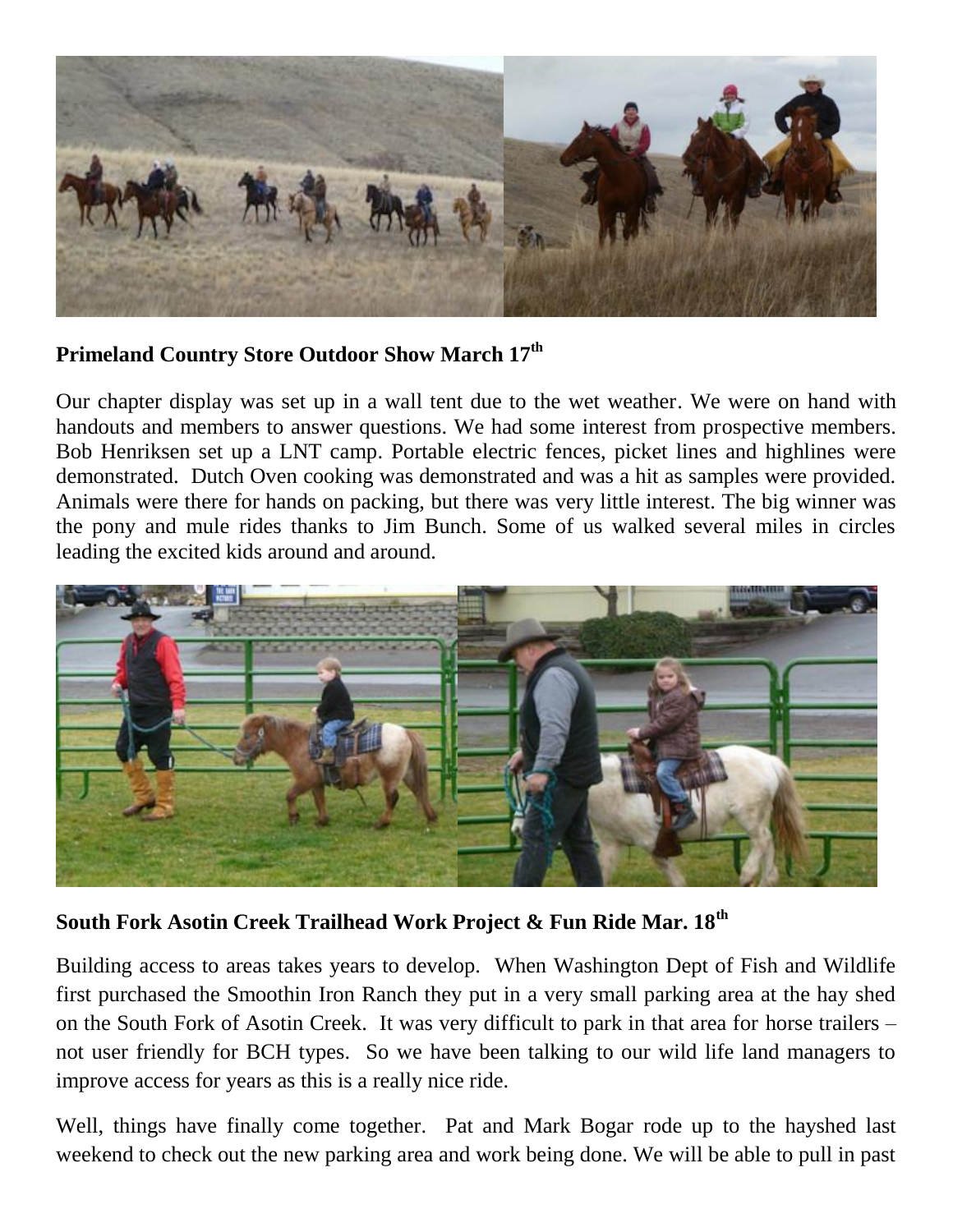the hayshed with a horse trailer to make a full loop turn around. As well as park numerous vehicles comfortably. So the BCH volunteered to build hitch rails and non-motorized access gates for the trailhead area, since they say we have become the experts. After meeting with them, they agreed to purchase material for two non-motorized access gates and two hitchrails. One of each will be installed at the South Fork site and the others will be stored for future locations. The thing that makes this unique is to establish our presence at access points. And because when you pull in to a trail head that has hitch rails you pretty much know it is a riding area. Most likely stock could be around.



**BCH of Idaho Annual Convention & Banquet March 24th** 

The Panhandle Chapter really out did themselves for the convention. The facilities were fantastic and Saturday Nights Dinner sure was delicious! The restaurant in the motel had good reasonable priced food, so was real handy to just eat there and not have to deal with the traffic. Some great speakers and presenters as well as the the entertaining auction made it an exciting event.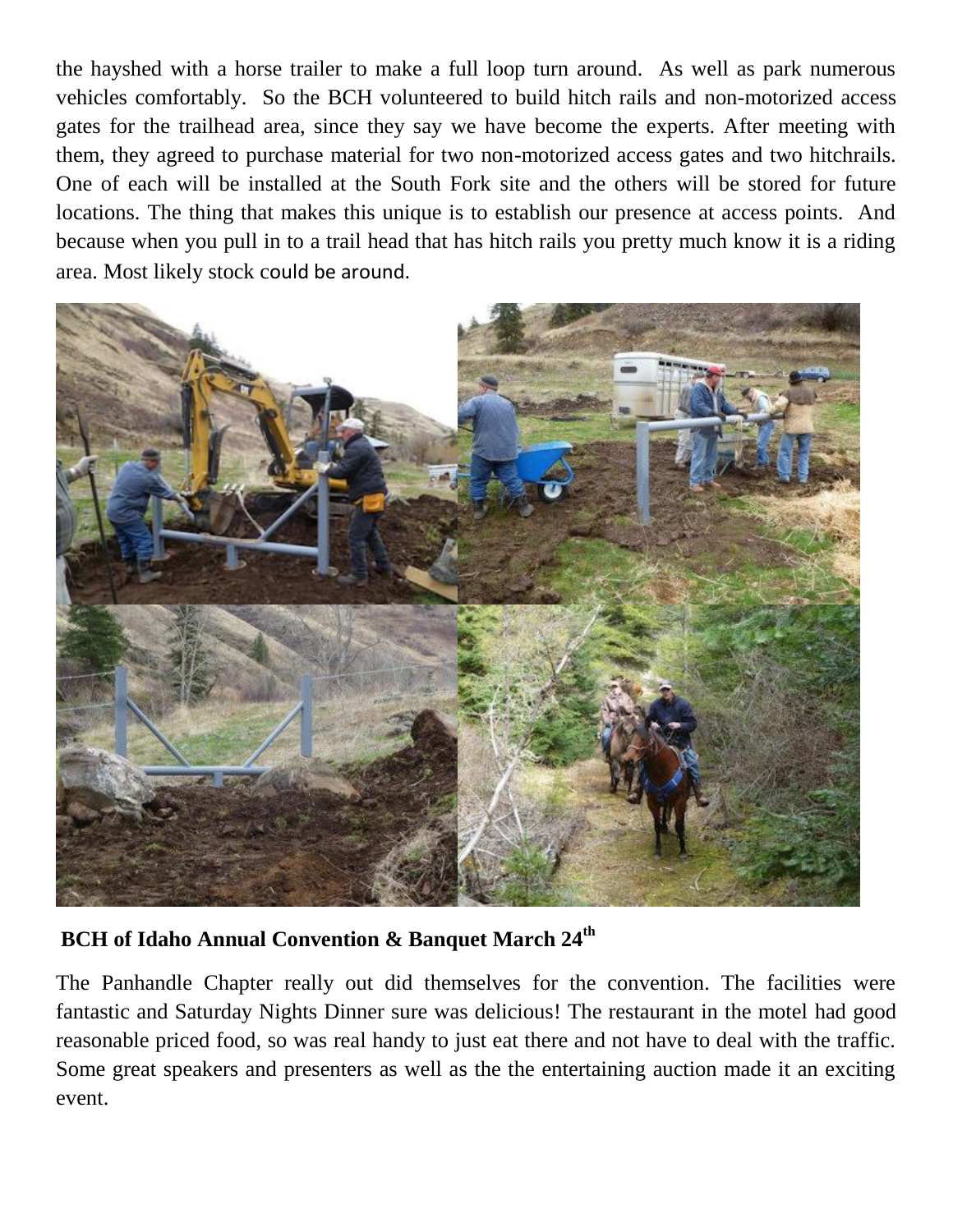# TRBCH Chapter Display

Bob & Pat Hough did a fantastic job on our Chapter Display for the state convention! Our chapter won the traveling display and the \$299 again this year. They also got good mileage out of it, as it was set up at the Primeland Event, the BCHI Convention, and the Horseman's Ball.



# **Redbird Hitchrails Project & Ride, April 7th**

For anyone who hasn't ridden to Red Bird Beach, this is a great opportunity for any of us to ride close to town. The weather didn't look particularly promising when we left town; there was new snow on the mountains. We were pleasantly surprised when we could see the trailhead to have such an outstanding turnout—a total of 13 riders. I need to mention that only two women braved the day—Doris Ferguson and me, Linda Lane.

Once we were all saddled and introductions were made (thanks Bob Hough for always making everyone feel welcome), we headed down the trail. It was a little slick on the top; however, it dried out after about a quarter of a mile and was a fantastic trail ride. The trees were budding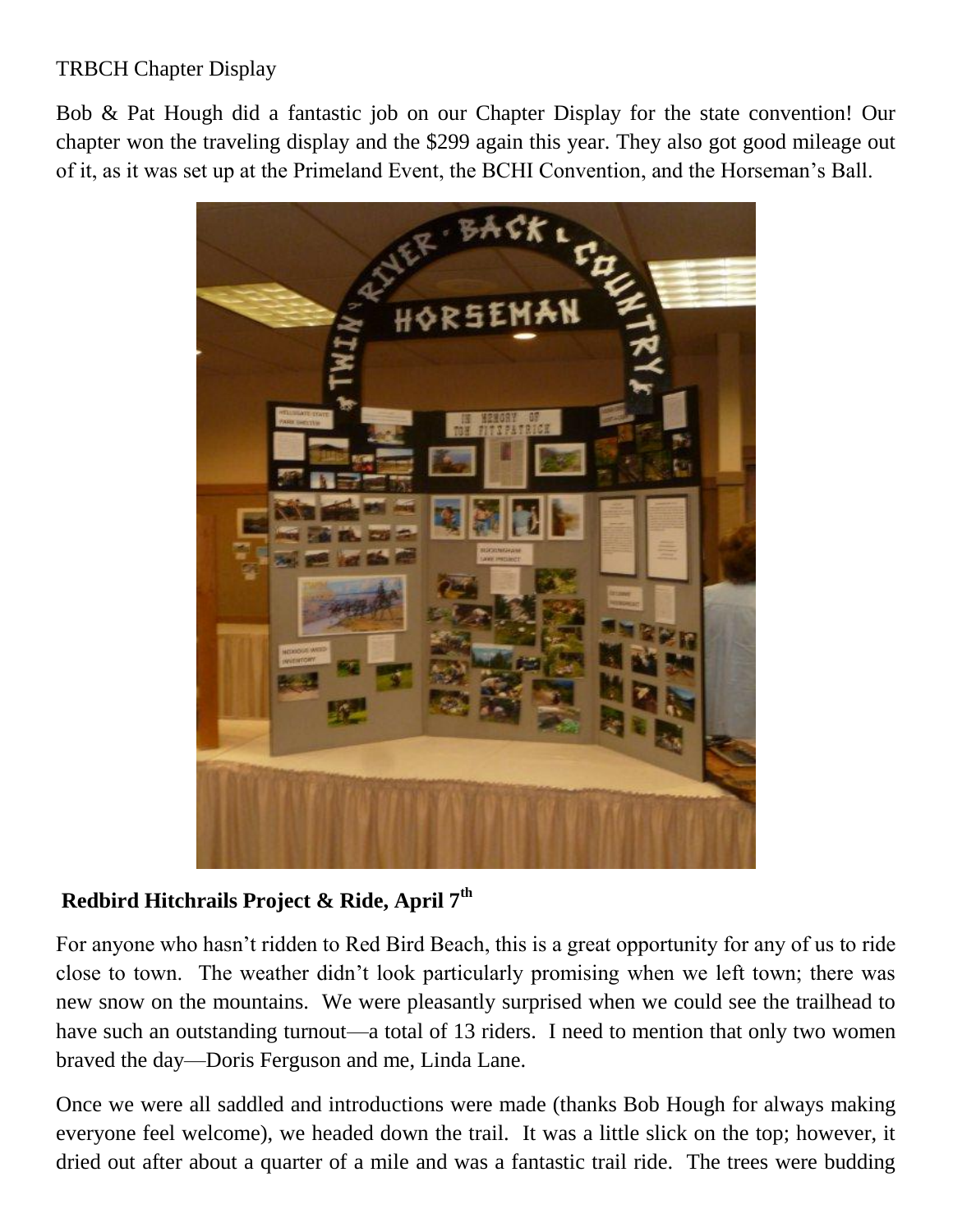out, the creeks were running full, and we spotted a few deer on the hillside—what more can you ask for on a beautiful spring day.

The ride down took about two hours. We rounded the curve at the bottom and were surprised to find that Bill Correll and his crew had the first hitch rail already standing. We finished the work in record time, had a relaxing lunch, and headed back up the hill. The ride up was equally easy for the riders—I don't know if the horses would say the same.

There are now two sturdy hitchrails at the bottom of Red Bird for stock tying while enjoy the beach area. Thank you to all the volunteers for the work and Idaho Fish & Game Dept. for providing the materials. This is an excellent ride for getting your horses in shape. I would recommend it to anyone!



## **TRBCH Poker Ride May 19**

The annual ride was held at Headsgate County Park this year. Holding it closer to town, we hoped to have more riders. We did not really gain in riders, but the easy terrain to ride made many of the riders happy with the area. The riding was on private property. We just used the park as a staging area because of the large parking area.

#### **National Trails Day June 2**

Four members and two forest service people went down Indian Tom and up Ranger Creek in the Umatilla NF. They cut out 25 to 30 trees, three of which were trail stoppers. The trail is now completely open. The project took about 8 hours to clear ten and a half miles. This is a real nice loop ride.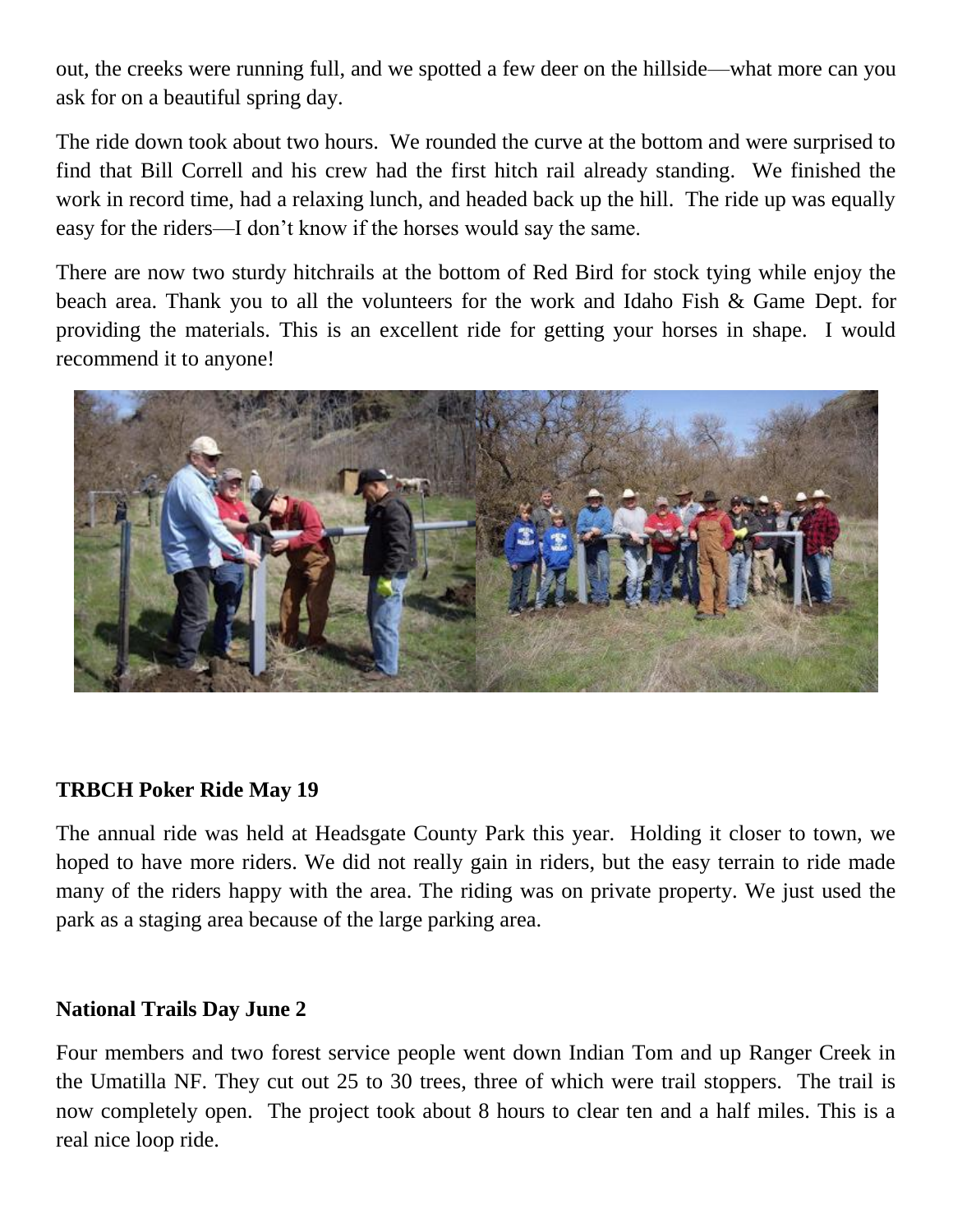## **Dough Creek Adopt-A-Cabin June 16**

This was our annual volunteer project for Idaho Dept. of Fish & Game at the Dough Creek Cabin in the Craig Mountains 30 miles from Lewiston, ID. Wonderful weather, a short drive, and some beautiful country lead to one of our best turnouts for a work project in several years. Seventeen riders and twenty four head of stock made the ride to the cabin on June 16th. The ride took about two and a half hours, as we had to cut some trees and brush along the trail in a few places. One plus of such a large group is we have a whole new list of Pizza Riders. Rod stepped on his lead rope to his pack animal getting off and tripped himself, Bruce Wyatt was helping clear trail and his mule decided to go to the cabin without him and John Carlisle's mule saw no reason to hang around without Bruce's mule, so it beat him to the cabin also. The line was stretched out so far that I am sure there were some other Pizza memories in the back. Crews brushed out the water line to the spring and repaired a hole in the water trough. Other crews did a cleanup on the cabin. Even washed the windows! Two string trimmers were buzzing away making fire breaks around the cabin, the hitchrails and the outhouse. Weeds to the creek and some big thistle were cut by another crew. This was a real enjoyable project, as the ride was over twice as long as the work, so it did not really seem like a work project with all the great help.



#### **Kid"s Kamp: July 11-15**

Well, we pulled it off! Thirty plus energetic youths and 100 degree weather just about did the members in as we struggled with our tired bodies and the heat. Over fifty gallons of Gatorade and thirty two cases of bottled water were all gone before the week was over. We were very lucky to have drinking water at the house and the youths were very good about saving their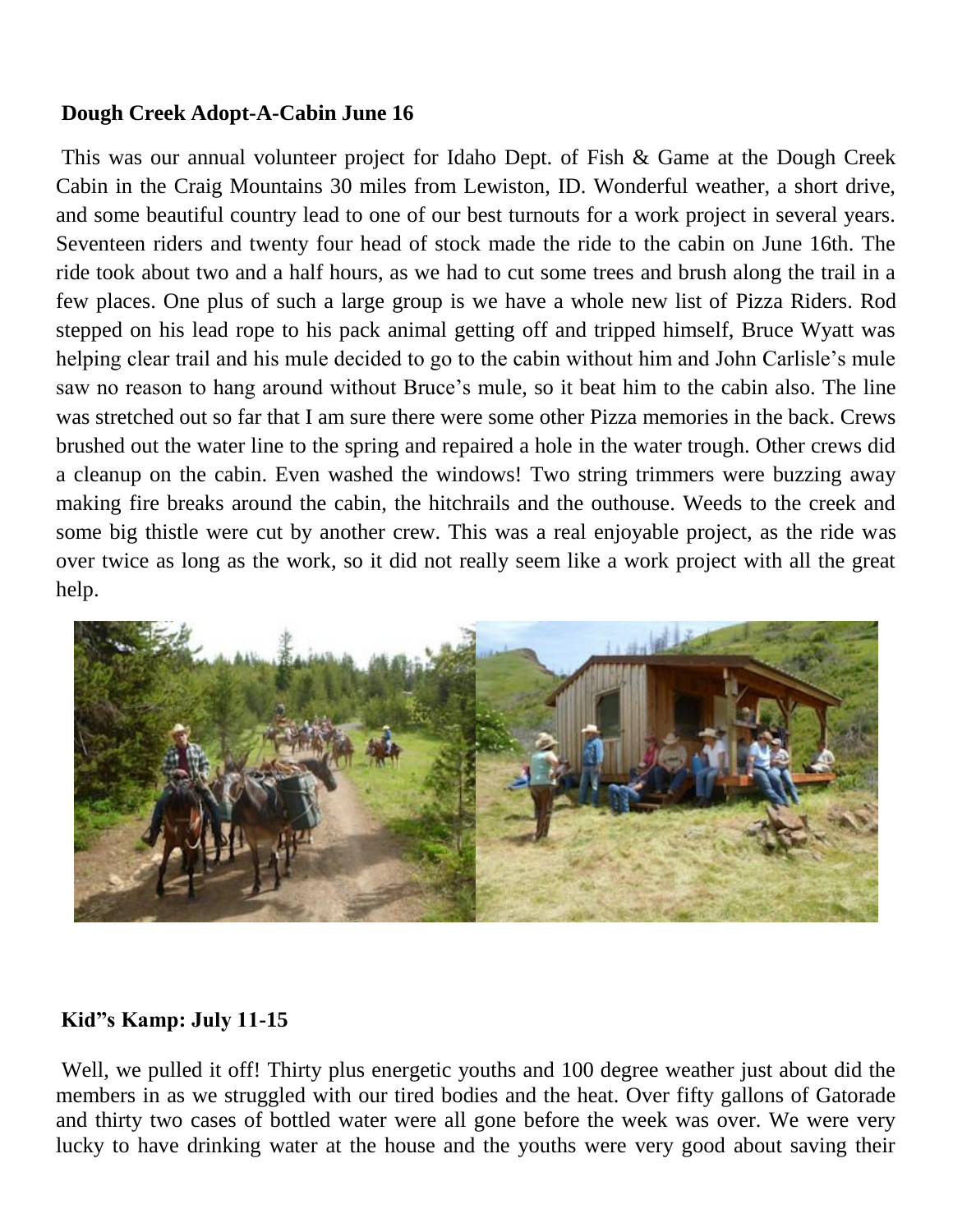water bottles after the rides and filling them over and over. The efforts from all the volunteers' weekend after weekend before hand made it possible to have a fantastic facility at the Washington Dept. of Fish & Wildlife's Black's Ranch. We owe so much to all the businesses that support our efforts.

## **McConnell Mountain Trail Project: August 2-6.**

This project was completed and Jim White reported it was a success. Ten member's ages from 16 to 86 with 11 riding horses and 9 pack animals packed in 18 miles to Fish Lake and cleared at least 7 miles of trail to McConnell Mountain. Lots of work and lots of sawing were done as this area was through an old burn. All went well – no injuries and everyone had a good time. Members that hauled stock were each paid \$50.00 for fuel and three dinners were provided by the chapter at a cost of \$422.00. The payment to members was to encourage more participation on projects. After the project, three members rode over to Two Lakes and spent a couple days relaxing and fishing.

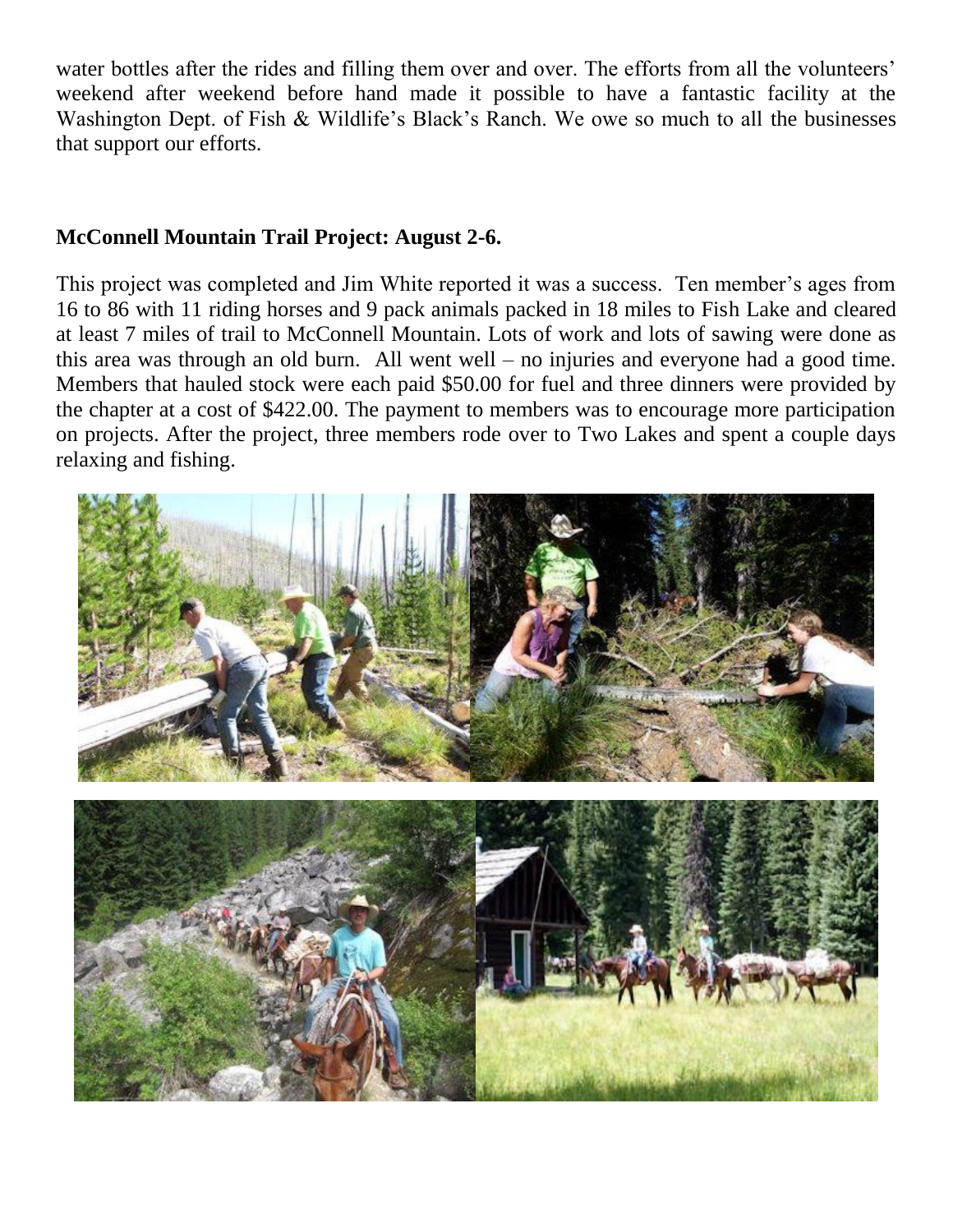# **Garfield County Fair Presentation Sept. 15**

Garfield County contacted Bob Henriksen about representing TRBCH as a demonstrator at the County Fair. Bob Henriksen and Mark Bogar set up a Leave No Trace (LNT) model camp. They had some handouts for LNT and info about our chapter. They visited with attendees and did some packing demonstrations, offered hands on packing, and answered any questions about packing and LNT.

# **Dworshak Reservoir Fun Ride Sept. 15-16**

The Corps of Engineers is interested in expanding use around the reservoir to other users. Bob Regear is interested in establishing a trailhead on his property for others to use. This ride was an exploratory trip to see what we thought of the area. Saturday afternoon the 15th found me riding around with Bob Regear looking at possible camping spots above the Dworshak reservoir. Of the three he showed me, the best one was close to his Dad's Memorial and at the end of his ribbon marked trail. The spot had trees, grass, water and a circle drive The pot luck was chili by Kathi and chicken by the Hagenah's? This was followed with salads and cookies. Typical belly busting cuisine.

Early the next morning, our 9 o'clock departure slipped to 9 ten as the trail boss kept messing around with his GPS unit which he never did get to work. We headed South West across a grass covered plateau toward what I christened the "airport" as planes have landed there. It has a picnic table with a great overview of the reservoir near the Dam. This time it was full of sheep and monstrous dogs that threatened our horses with death. They just brought them up from Slate creek where their range was being burned up. We successfully maneuvered around them and proceeded down a road wide enough to ride side by side which promoted a lot of socialization. About 1 1/2 miles we left this road and more or less rode cross country. About this area is a great place to water your horse and fill your canteen with spring water. There was a lot of opportunity to see the reservoir and old home stead areas. Wild plums were everywhere. Small, yellow with tart skins and delicious sweet meat. There were a lot of rose hips too. Turkeys and bears had to be in "hog heaven" We arrived at the #8.6 camp ground after 2 hours and 20 minutes in the saddle. There are 2 toilets here with a picnic table and a nice grass covered flat above it all.

The lake is 30 feet down but still some of our members rode down and let their horses drink. The lapping of the waves was spooky for the horses and you didn't want to take a third step or you'd be in for a swim. A leisurely lunch and then we took a different route back. The back trail is more of a trail and has some steep parts with viewpoints. This section of trail has little water until you get close to the top. About half way out Bob Regear has some old lake bed clay that his Dad exposed looking for water. Bob had it studied and it is something like 200 million years old. Lisa found one slab that had a leaf imprint. Interesting.

We came out in 2 hours. Bob thought it would take longer and if I could have gotten the GPS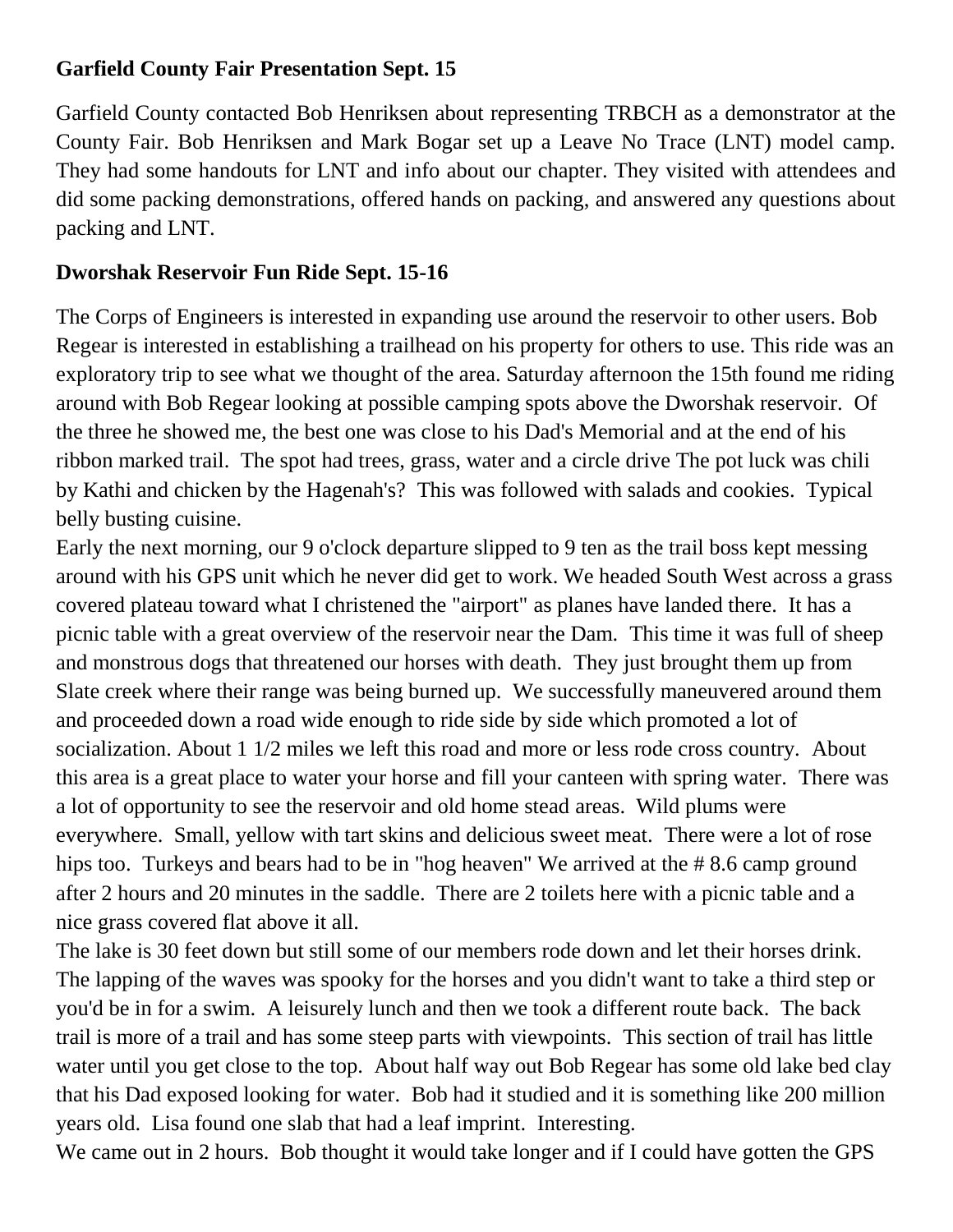to work we could have put some distance to it. This is a place you could ride all day or camp and visit old homesteads, logging shows, skid trails and just well managed open timber. TRBCH owes Bob a vote of gratitude for allowing us to spend a great day on his property. Bill Correll



#### **BCH of Idaho Director's Meeting Sept. 29**

Rod & Karen Parks and Mark & Pat Bogar attended the meeting at Three Rivers Resort, hosted by the North Central Idaho chapter. It was nice to meet in an outdoor setting. It was to bad that there were so many fires in the area and it could not all be enjoyed.

#### **November 13 Chapter Pizza Meeting**

Members that fell off or got bucked off purchase pizza and provide dinner every year for our November meeting. It was true confessions night for the pizza buyers. We must be getting to be better riders or at least better at riding it out, as we did not have to many stories this year. Clumsy horses, spooking our own animals, and a mysterious critter under a horse were our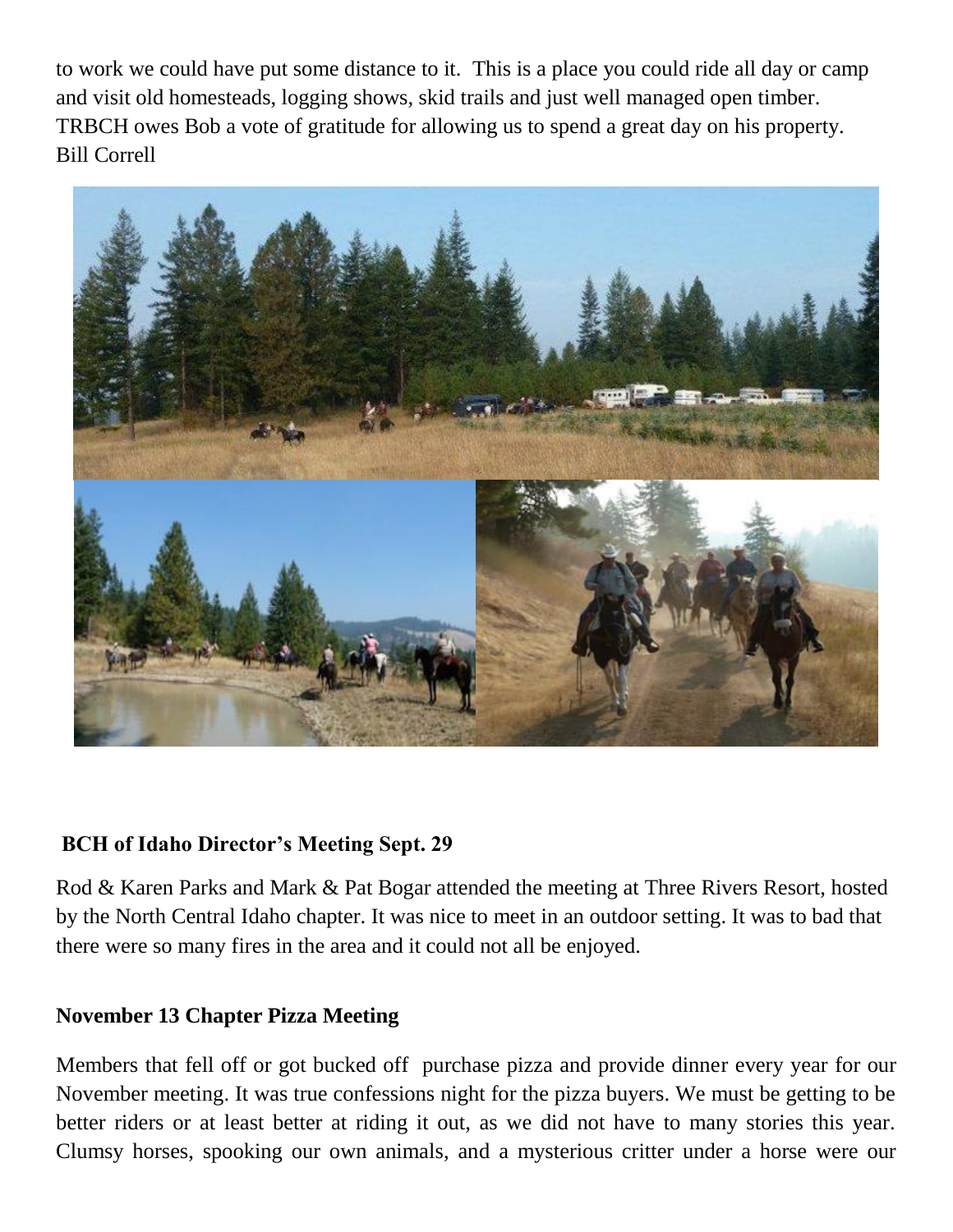highlights. Then there was the young woman who fell off her horse as she was sitting on a standing horse. No spook, no run away, just a clumsy teenager. We are still waiting for her pizza, as for one of the first times in her life, she was to busy with homework to make the meeting.

# **WDF&W Gate Closing Fun Ride Nov. 23, 24, 25 ????**

What an interesting weekend we had. There was a few who thought the gate closing ride was Friday after Thanksgiving, there are some that rode on Saturday, and then the weekend was ended with the rest riding on Sunday. The Friday ride did not happen. Saturday, seven members faithly headed up to Fordyce Trailhead anticipating the rain had to stop. Well, it did not. Bob Hough hauled his chainsaw up the trail and cut out a tree across the trail so the others could enjoy the ride. They ended up enjoying the ride by stretching a tarp to weather the rain under, and a big campfire to stay warm and some greatly appreciated hot Chili. They did clean up the trailhead area during the slower rain times. Sunday, it started as a clear sunny day and lasted the entire day. Eight members came early and cleaned up the large mess left by some hunters that camped there during hunting season at the North Fork Asotin Creek Trailhead. There are three large piles of straw that will need to be burned when it dries out. There must have been a whole round bale left on the ground at the trailhead. There were also some litter and game poles to clean up.

After the cleanup we all moved up to Fordyce Trailhead and saddled up. The rest of the riders arrived and nineteen of us had a fantastic ride up Fordyce and came back down Cabin Gulch. We policed the Cabin Gulch trailhead for litter and picked up all we could find and then started a campfire to warm up our bodies as the chili was heated. Several small trees were cut out of the trail as well as many limbs were trimmed with loppers. No Pizza rides, but there are still eleven months to go.



# **Hellsgate State Park**

The chapter agreed to sponsor the Laurel View Trail in the park and help maintain the trail. Park staff is looking for other groups to sponsor other trails in the park. The park also has plans to enlarge the parking area and provide an area for overnight camping with stock.